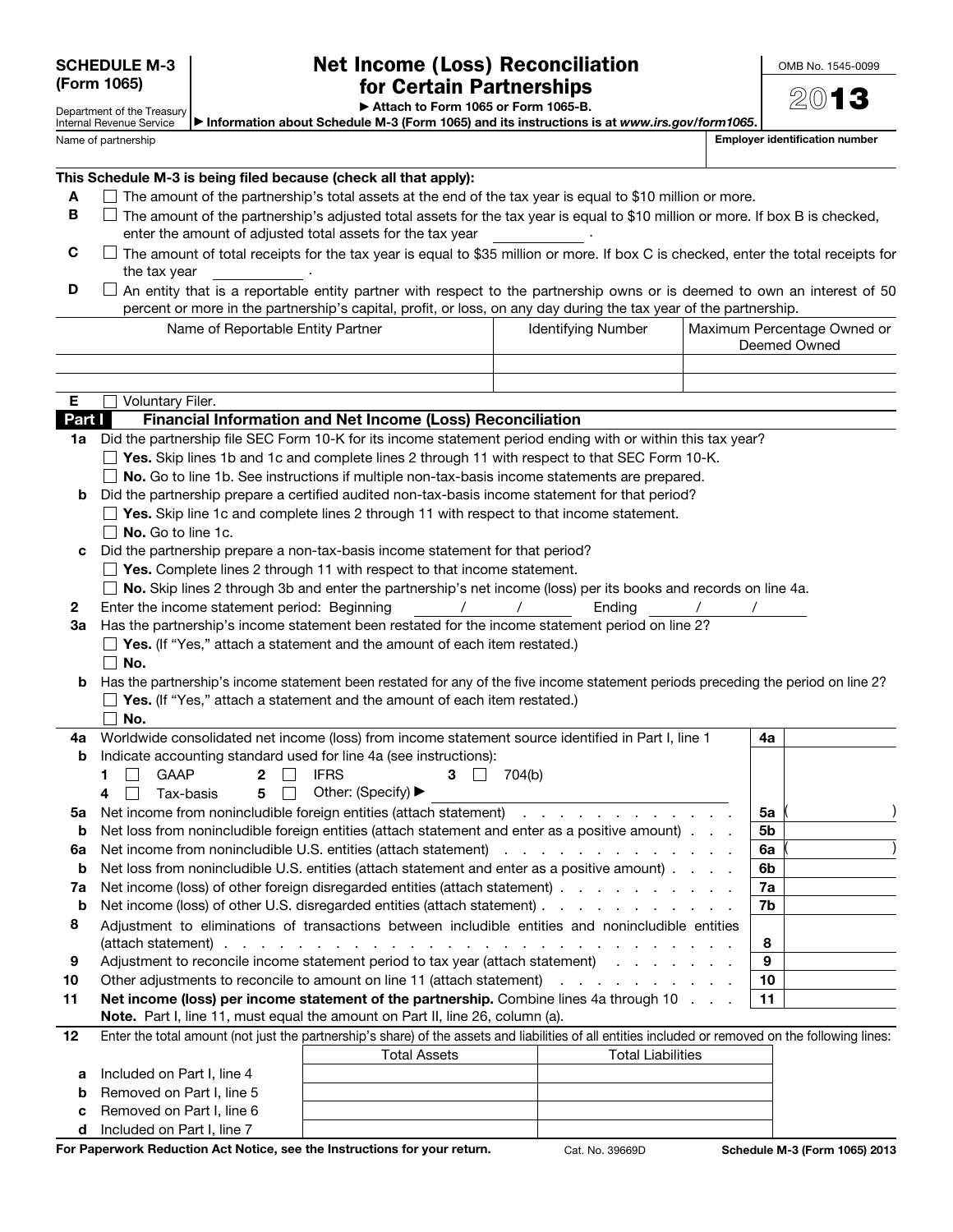## Part II Reconciliation of Net Income (Loss) per Income Statement of Partnership With Income (Loss) per Return

|     | <b>Income (Loss) Items</b>                                                                                | (a)<br>Income (Loss) per<br>Income Statement | (b)<br>Temporary<br><b>Difference</b> | (c)<br>Permanent<br>Difference | (d)<br>Income (Loss) per<br><b>Tax Return</b> |
|-----|-----------------------------------------------------------------------------------------------------------|----------------------------------------------|---------------------------------------|--------------------------------|-----------------------------------------------|
|     | (Attach statements for lines 1 through 9)                                                                 |                                              |                                       |                                |                                               |
| 1   | Income (loss) from equity method foreign corporations                                                     |                                              |                                       |                                |                                               |
| 2   | Gross foreign dividends not previously taxed<br>$\mathcal{L}^{\text{max}}$ and $\mathcal{L}^{\text{max}}$ |                                              |                                       |                                |                                               |
| 3   | Subpart F, QEF, and similar income inclusions                                                             |                                              |                                       |                                |                                               |
| 4   | Gross foreign distributions previously taxed                                                              |                                              |                                       |                                |                                               |
| 5   | Income (loss) from equity method U.S. corporations                                                        |                                              |                                       |                                |                                               |
| 6   | U.S. dividends                                                                                            |                                              |                                       |                                |                                               |
| 7   | Income (loss) from U.S. partnerships                                                                      |                                              |                                       |                                |                                               |
| 8   | Income (loss) from foreign partnerships                                                                   |                                              |                                       |                                |                                               |
| 9   | Income (loss) from other pass-through entities                                                            |                                              |                                       |                                |                                               |
| 10  | Items relating to reportable transactions (attach statement)                                              |                                              |                                       |                                |                                               |
| 11  | Interest income (attach Form 8916-A)                                                                      |                                              |                                       |                                |                                               |
| 12  | Total accrual to cash adjustment                                                                          |                                              |                                       |                                |                                               |
| 13  | Hedging transactions                                                                                      |                                              |                                       |                                |                                               |
| 14  | Mark-to-market income (loss)                                                                              |                                              |                                       |                                |                                               |
| 15  | Cost of goods sold (attach Form 8916-A)                                                                   |                                              |                                       |                                |                                               |
| 16  | Sale versus lease (for sellers and/or lessors)                                                            |                                              |                                       |                                |                                               |
| 17  | Section 481(a) adjustments                                                                                |                                              |                                       |                                |                                               |
| 18  | Unearned/deferred revenue                                                                                 |                                              |                                       |                                |                                               |
| 19  | Income recognition from long-term contracts                                                               |                                              |                                       |                                |                                               |
| 20  | Original issue discount and other imputed interest                                                        |                                              |                                       |                                |                                               |
|     |                                                                                                           |                                              |                                       |                                |                                               |
| 21a | Income statement gain/loss on sale, exchange,<br>abandonment, worthlessness, or other disposition of      |                                              |                                       |                                |                                               |
|     | assets other than inventory and pass-through entities                                                     |                                              |                                       |                                |                                               |
| b   | Gross capital gains from Schedule D, excluding                                                            |                                              |                                       |                                |                                               |
|     | amounts from pass-through entities                                                                        |                                              |                                       |                                |                                               |
| С   | Gross capital losses from Schedule D, excluding                                                           |                                              |                                       |                                |                                               |
|     | amounts from pass-through entities, abandonment                                                           |                                              |                                       |                                |                                               |
|     | losses, and worthless stock losses<br>and a state of the state                                            |                                              |                                       |                                |                                               |
| d   | Net gain/loss reported on Form 4797, line 17,                                                             |                                              |                                       |                                |                                               |
|     | excluding amounts from pass-through entities,                                                             |                                              |                                       |                                |                                               |
|     | abandonment losses, and worthless stock losses                                                            |                                              |                                       |                                |                                               |
|     | Abandonment losses                                                                                        |                                              |                                       |                                |                                               |
|     | Worthless stock losses (attach statement)                                                                 |                                              |                                       |                                |                                               |
| g   | Other gain/loss on disposition of assets other than inventory                                             |                                              |                                       |                                |                                               |
| 22  | Other income (loss) items with differences (attach statement)                                             |                                              |                                       |                                |                                               |
| 23  | Total income (loss) items. Combine lines 1 through<br>22                                                  |                                              |                                       |                                |                                               |
| 24  | Total expense/deduction items. (from Part III, line                                                       |                                              |                                       |                                |                                               |
|     | $31)$ (see instructions)                                                                                  |                                              |                                       |                                |                                               |
| 25  | Other items with no differences<br>and the contract of the contract of                                    |                                              |                                       |                                |                                               |
| 26  | Reconciliation totals. Combine lines 23 through 25                                                        |                                              |                                       |                                |                                               |
|     |                                                                                                           |                                              |                                       |                                |                                               |

Note. Line 26, column (a), must equal the amount on Part I, line 11, and column (d) must equal Form 1065, Analysis of Net Income (Loss), line 1.